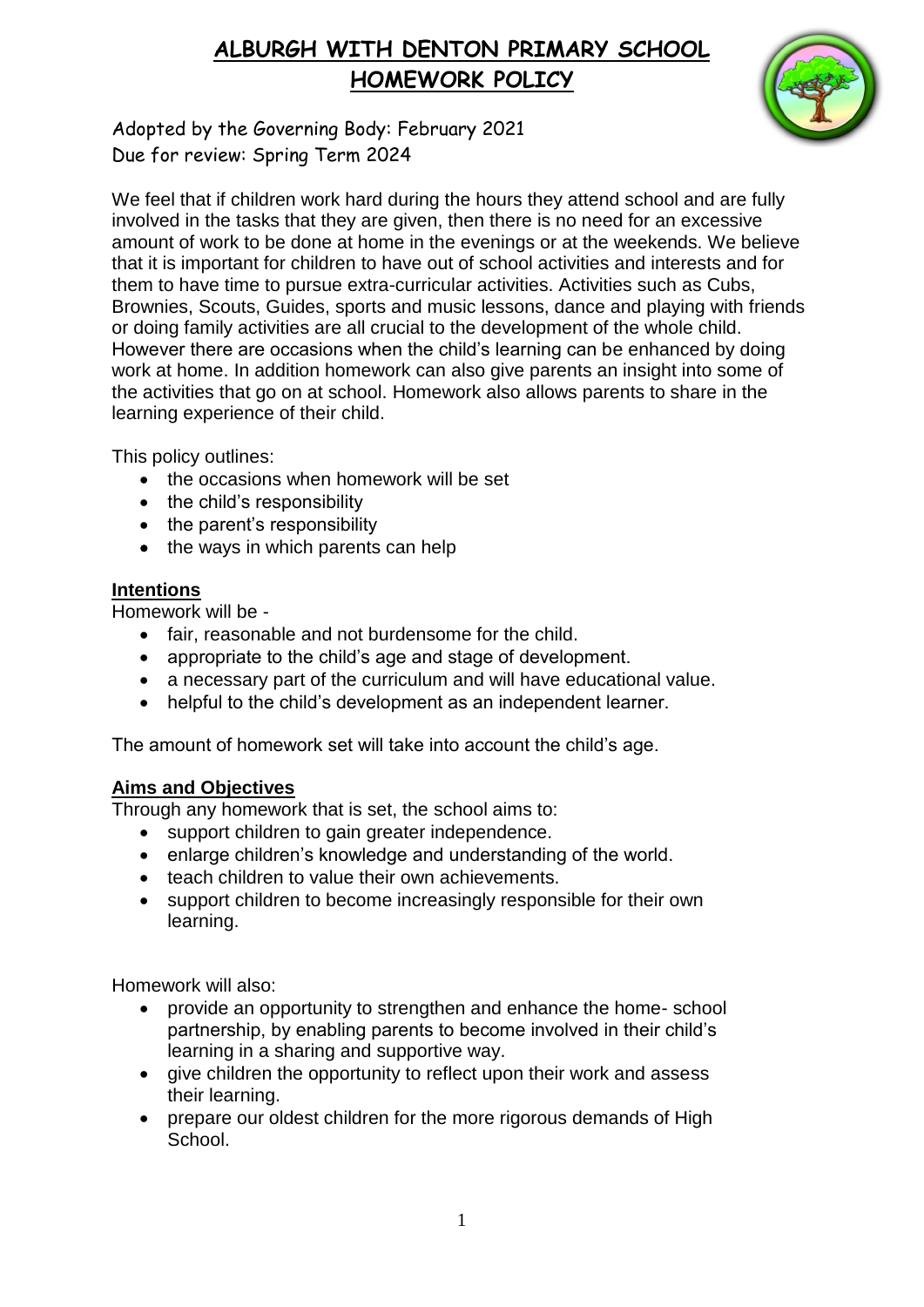# **ALBURGH WITH DENTON PRIMARY SCHOOL HOMEWORK POLICY**



Adopted by the Governing Body: February 2021 Due for review: Spring Term 2024

### **The School Homework Programme**

Children in the Early Years Foundation Stage:

- Regular home reading
- Learning phonics
- Number cards
- Diary writing for class toy (a different child each week)

Children in Year 1 and 2:

- Regular home reading
- Weekly spellings and phonics
- One piece of Literacy, Maths or topic work which should last no longer than 30 minutes

Children in Year 3 and 4:

- Regular home reading
- Learning individual or group spellings
- Learning individual times tables
- One piece of Literacy or Maths work which should last no longer than 30 minutes
- On occasions one other piece of written or research work related to a specific subject area (not Literacy or Maths)

Children in Year 5 and 6:

- Regular home reading
- Weekly spellings and spelling task
- Learning individual times tables
- One piece of Literacy or Maths work
- One other piece of written or research work related to a specific subject area (not Literacy or Maths)

Children may be asked to:

- take home specific information that they need to know e.g. tables,
- take home reading books, either to read on their own or as a sharing activity with an adult or to review,
- undertake research or investigate aspects of a topic being covered at school,
- complete homework to reinforce learning undertaken at school.

Older children who do not complete their homework will be expected to do so at lunchtime. However staff will try to encourage children and families to complete homework at home.